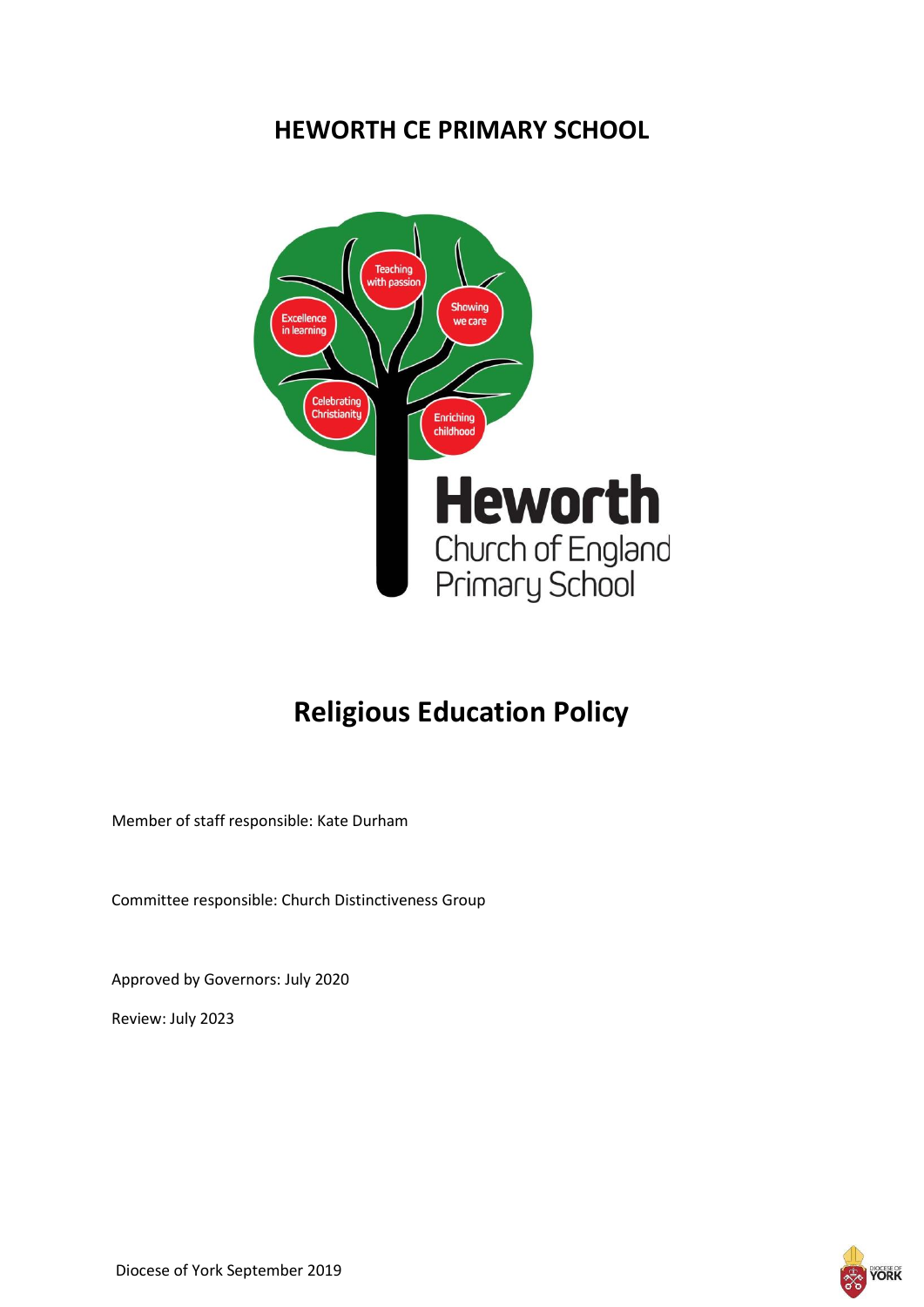# **Religious Education**

Religious education should help enable 'each child to flourish' and to live life in all its fullness.

*"I have come in order that you might have life—life in all its fullness."* John 10v10b

It will help educate for dignity and respect encouraging all to live well together.

*"Such an approach is offered through a commitment to generous hospitality, being true to our underpinning faith, but with a deep respect for the integrity of other religious traditions, and worldviews, and for the religious freedom of each person."* (Religious Education Statement of Entitlement February 2019)

At Heworth CE School, RE has an important and central place within our curriculum. Our approach to Religious Education supports this and all of our school values: Compassion, Trust, Forgiveness and Endurance in our school's aim of 'Helping Each Child to Flourish'.

This policy has been adopted by the Governors in consultation with the Head teacher, RE subject leader and teaching staff. It was approved by governors in 2020 and will be reviewed in 2023

#### **Introduction**

At Heworth School, pupils and their families can expect a high quality religious education (RE) curriculum that is rich and varied, enabling learners to acquire a thorough knowledge and understanding of a range of faiths and world views.

We teach according to the *Diocese of York and Leeds* Agreed Syllabus. As a church school, the teaching of Christianity is at the heart of our RE curriculum. Through the Understanding Christianity resource, the use of an enquiry approach engages with significant theological concepts and the pupil's own understanding of the world as part of their wider religious literacy. Links with our school vision, and support for pupil's spiritual, moral, social and cultural (SMSC) development are intrinsic to our RE curriculum and have a significant impact on learners.

We provide a wide range of opportunities for learners to understand and to make links between the beliefs, practices and value systems of the range of faiths and world views studied.

#### **Aims and objectives**

As stated in the Church of England Statement of Entitlement for Religious Education, our school aims for all pupils:

• To know about and understand Christianity as a diverse global living faith through the exploration of core beliefs using an approach that critically engages with biblical text.

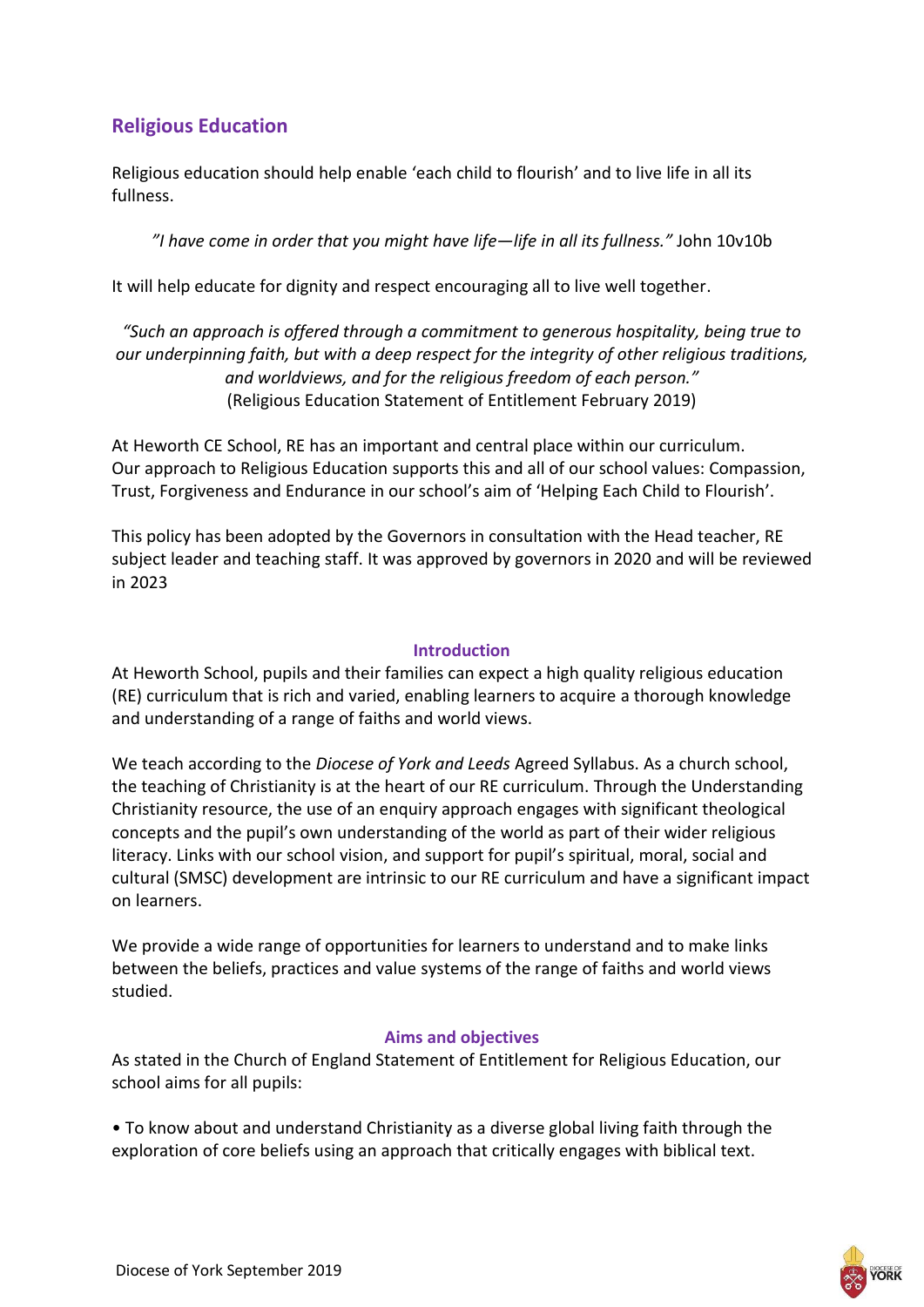• To gain knowledge and understanding of a range of religions and worldviews appreciating diversity, continuity and change within the religions and worldviews being studied.

• To engage with challenging questions of meaning and purpose raised by human existence and experience.

• To recognise the concept of religion and its continuing influence on Britain's cultural heritage and in the lives of individuals and societies in different times, cultures and places.

• To explore their own religious, spiritual and philosophical ways of living, believing and thinking.

# **Curriculum for Religious Education**

RE is an academic subject that has a high profile in our school curriculum. It is a priority for senior leaders, who ensure that the teaching, learning and resourcing of RE is comparable with other curriculum subjects.

This means that the RE curriculum:

- is intrinsic to the outworking of our distinctive Christian vision in enabling all pupils to flourish. In addition, it contributes to British values and to pupils' spiritual, moral, social and cultural development.
- is delivered in an objective, critical and pluralistic manner to engage and challenge all pupils through an exploration of core concepts and questions. Lessons provide meaningful and informed dialogue with a range of religions and worldviews.
- reflects a good balance between the disciplines of theology, philosophy and human science, to enable pupils to develop their religious literacy\* *\*Religious Literacy: Helping children and young people hold balanced and wellinformed conversations about religion and belief. [\(Key Principles of a balanced](https://www.churchofengland.org/sites/default/files/2018-03/Key%20principles%20of%20a%20balanced%20curriculum%20in%20RE_0.pdf)  [curriculum in RE.\)](https://www.churchofengland.org/sites/default/files/2018-03/Key%20principles%20of%20a%20balanced%20curriculum%20in%20RE_0.pdf)*
- enables pupils to acquire a rich, deep knowledge and understanding of Christian belief and practice, including the ways in which it is unique and diverse, whilst engaging with biblical texts and theological ideas.
- provides opportunities for pupils to understand the role of foundational texts, beliefs, rituals, and practices and how they help to form identity in a range of religions and worldviews.
- supports the development of other curriculum areas and other general educational abilities such as literacy, empathy and the ability to express thoughts, feelings and personal beliefs.
- encompasses the full range of abilities to ensure that all flourish academically, using a wide range of teaching and learning strategies which consider the task, outcome, resource, support and pupil grouping as appropriate to pupils' needs
- offers tasks that are age appropriate, challenging and sufficiently demanding to stimulate and engage all pupils, whilst extending the most able and providing support for those who need it.
- ensures that all pupils' contributions are valued in RE as they draw on their own experiences and beliefs

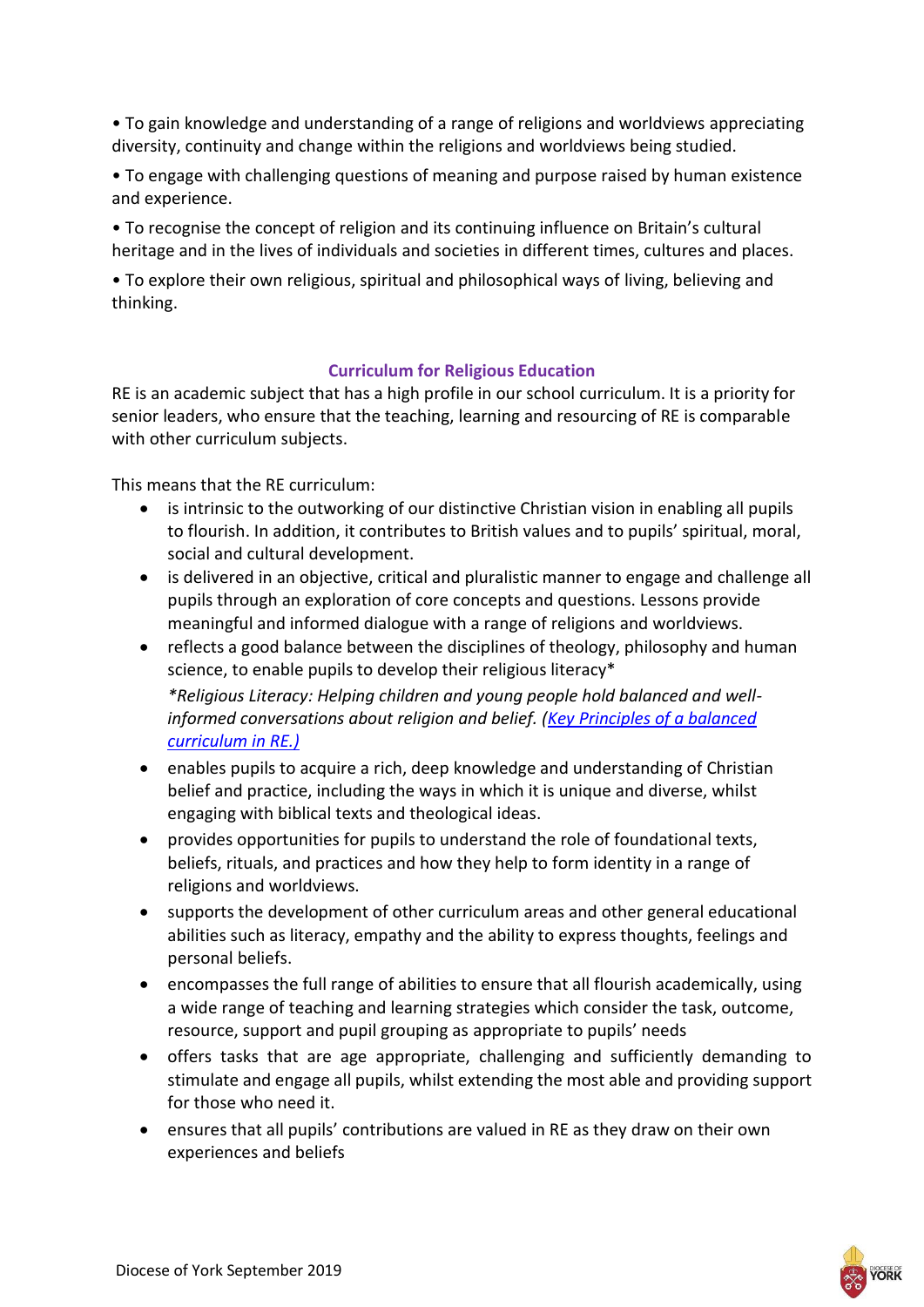#### **Curriculum balance and time**

Reflecting the school's trust deed or academy funding agreement parents and pupils are entitled to expect that, in Church schools, Christianity should be the majority religion studied in each year group and should be at least 50% of curriculum time. Sufficient dedicated curriculum time, meeting explicitly RE objectives, however organised, should be committed to the delivery of RE. This should aim to be close to 10% but must be no less than 5% in key stages 1-4.

#### **Time Allocation.**

It is recommended that RE is taught for a minimum of 36 hours per year at Key Stage One, and 45 hours per year at Key Stage Two. (this reflects 5% see above)

The time allocated for teaching RE discretely at Heworth Primary School is:

| <b>EYES</b>     | planned within the EYFS Framework |
|-----------------|-----------------------------------|
| KS1             | 36 hours                          |
| KS <sub>2</sub> | 45 hours                          |

Through RE themed weeks, Heworth Primary School offers further opportunities for our children to explore and engage in RE.

#### **Scheme of Work**

A detailed scheme of work is available for teachers and other interested people alongside this policy.

It has been written according to the Diocese of York and Leeds RE Agreed Syllabus.

| <b>EYFS</b> | Christianity, Islam alongside themes emerging from the EYFS<br>Framework |
|-------------|--------------------------------------------------------------------------|
| KS1         | Christianity and Islam                                                   |
| Lower KS2   | Christianity and Islam and Hinduism                                      |
| Upper KS2   | Christianity and Islam and Hinduism                                      |

#### **Teaching and learning**

We recognise the importance of teaching RE in a creative, knowledge-rich, broad and balanced way. Learning activities provide fully for the needs of all pupils, so that they develop a wide range of skills including enquiry, analysis, interpretation, evaluation and reflection. They provide opportunities to engage in meaningful and informed dialogue with those of all religions and worldviews.

RE lessons provide a safe space to explore their own religious, spiritual and/or philosophical ways of seeing, living and thinking, believing and belonging.

Pupils experience opportunities to learn and express themselves through an enquiry-based style of learning by:

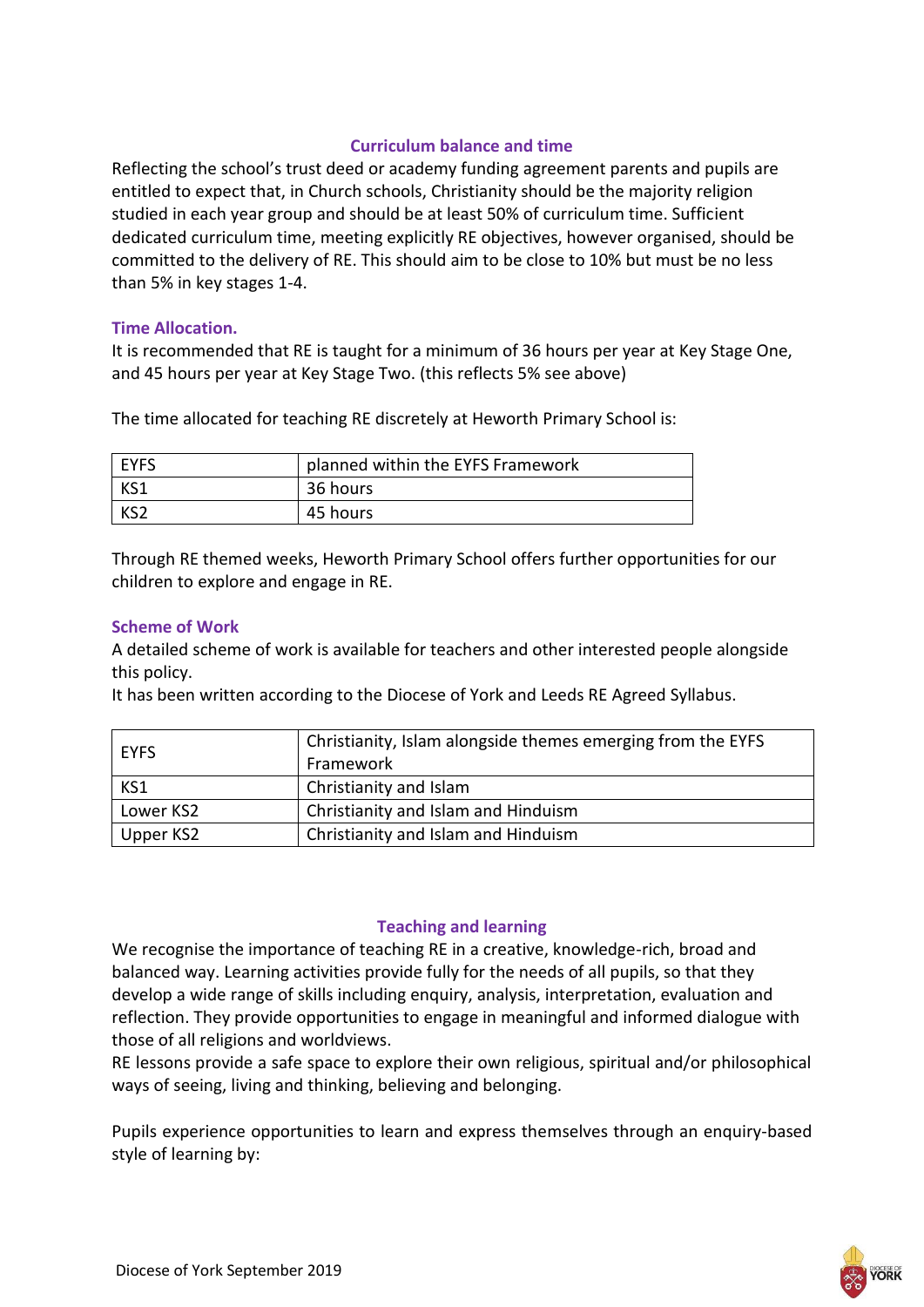- Posing and discussing 'big' and challenging questions
- Reading and critically analysing texts.
- $\bullet$  Interpreting information from different sources.
- Researching information for themselves in libraries and on computers.
- Listening to and discussing with the teacher and other pupils.
- Engaging in pair and group work.
- Exploring a range of media such as artefacts, pictures, photographs, music and drama.
- Experiencing visits and visitors.
- Taking part in outdoor learning.
- Taking time for reflection.

Teaching in RE challenges stereotypes, misinformation and misconceptions about race, gender and religion. Lessons seek to present religions and world views in all their richness and diversity in terms of beliefs, traditions, customs and lifestyle in a sensitive and accurate way in order to encourage a positive attitude towards diversity. Questions, views, and opinions are treated with sensitivity and respect.

Teaching enables pupils to gain something of personal value from their study of religious belief and practice, for example, the way that they might apply insights gained from religious stories to their own lives.

# **Cross-curricular links**

Cross curricular work is encouraged, in line with whole school policy on teaching and learning. Religious education supports the development of general educational abilities such as literacy, empathy and the ability to express thoughts, feelings and personal beliefs. RE also makes a major contribution to pupils' SMSC development. It addresses issues which arise in a range of subjects, such as English, art, drama and history, geography, computing, music as well as personal, social and emotional education and citizenship.

# **Visits and visitor**

We are able to visit places of worship in the immediate vicinity of Heworth Primary and further afield, where faith leaders and other members of the community are willing to meet with children and be involved in the teaching of RE. We aim to use this valuable resource for all classes. All pupils have the opportunity to visit a place of worship and participate in the visit of a representative to their RE class.

Children will have the opportunity to make the following visits during their time at our school*.*

Classes 1 and 2 – Holy Trinity Church, Heworth Methodist Church, York Mosque and Islamic Centre

Classes 3, 4 and 5 – Holy Trinity Church, Heworth Methodist Church, Bradford Mandir and York Mosque and Islamic Centre. York Minster (Yr6 only).

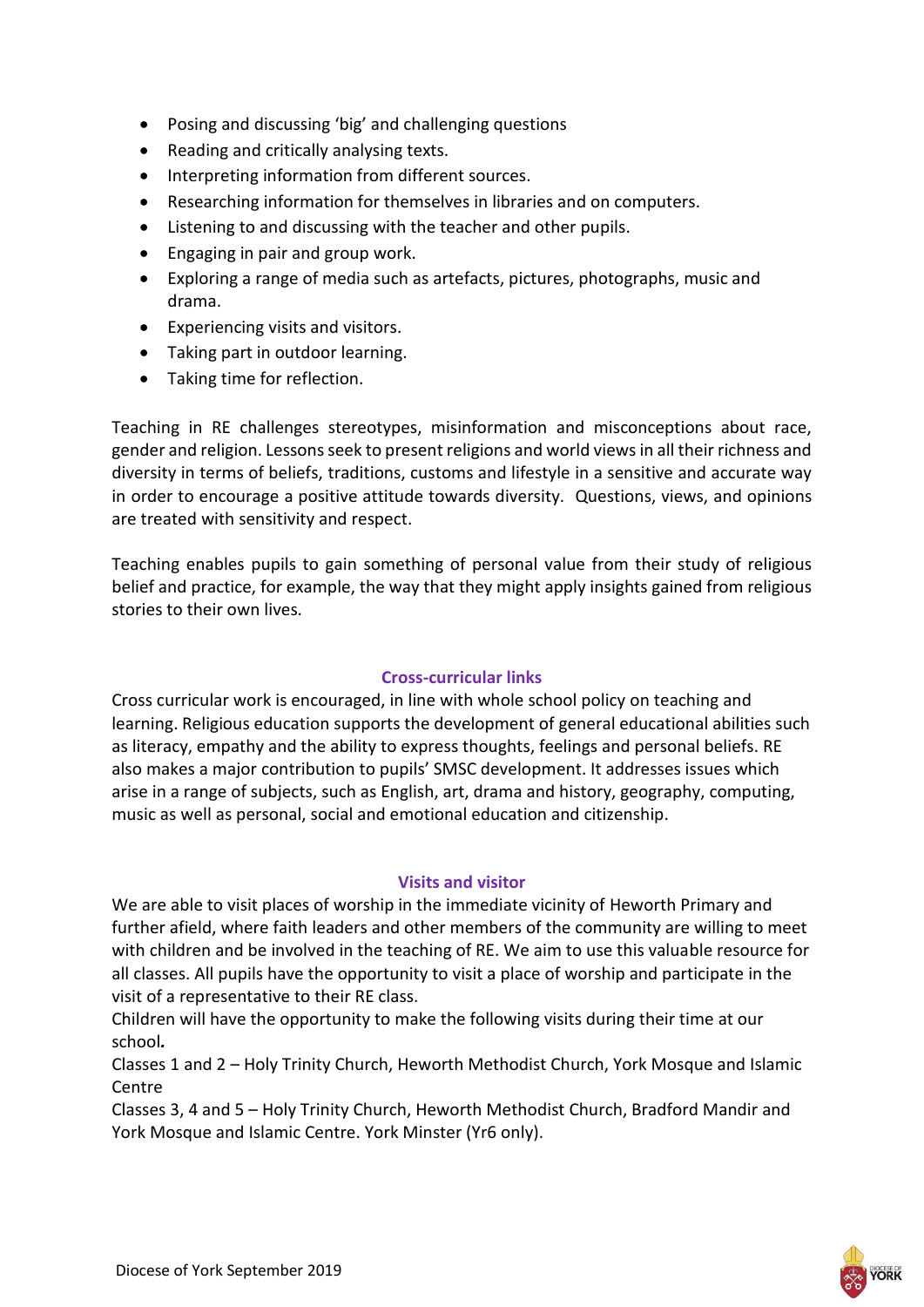The RE subject leader supports class teachers to organise these educational visits and visitors to Heworth School.

#### **Health and Safety**

Health and safety issues may arise in religious education on a number of occasions for example, when pupils:

- Handle artefacts.
- Consume food.
- Visit places of worship.

Teachers will conform to guidelines in the school's health and safety policy in these circumstances.

# **Role of the RE subject leader**

The subject leader will:

- Ensure that all pupils receive their legal entitlement of religious education.
- Ensure RE provision reflects the [Church of England Statement of Entitlement.](file:///C:/Volumes/REBECCA%20CCO/•https:/www.churchofengland.org/sites/default/files/2019-02/RE%20Statement%20of%20Entitlement%20for%20Church%20Schools.pdf)
- Produce and regularly review a subject policy to ensure that it remains up to date.
- Ensure all teachers know what should be taught in religious education, what resources are available, and what standards of attainment are expected at the end of each Key Stage.
- Monitor and review the implementation of policy and units of work.
- Monitor the quality and effectiveness of teaching and learning in RE and pupils' progress and standards.
- Ensure there are rigorous assessment systems in place to enable teachers and pupils to gauge progress and attainment in RE.
- Monitor, analyse and question RE assessments carried out by staff.
- Liaise with the HT and Governors to feedback on the monitoring and impact of RE across the school.
- Support colleagues by sharing new ideas and pedagogy, to help develop their subject confidence and expertise through CPD opportunities and support sessions.
- Seek opportunities to share effective practice locally and regionally and engage in professional development for themselves and other staff members.
- Oversee the RE budget and monitor RE resources to ensure they are kept and stored respectfully and replaced where necessary.
- Ensure there is a school protocol, that covers safeguarding procedures and a suitability process, for when visitors are invited into RE lessons.

# **Matching Work to Pupils' Needs**

Our whole school policy regarding pupils with special needs and differentiation, applies to RE. Teachers should be alert to the fact that some children have special and deep

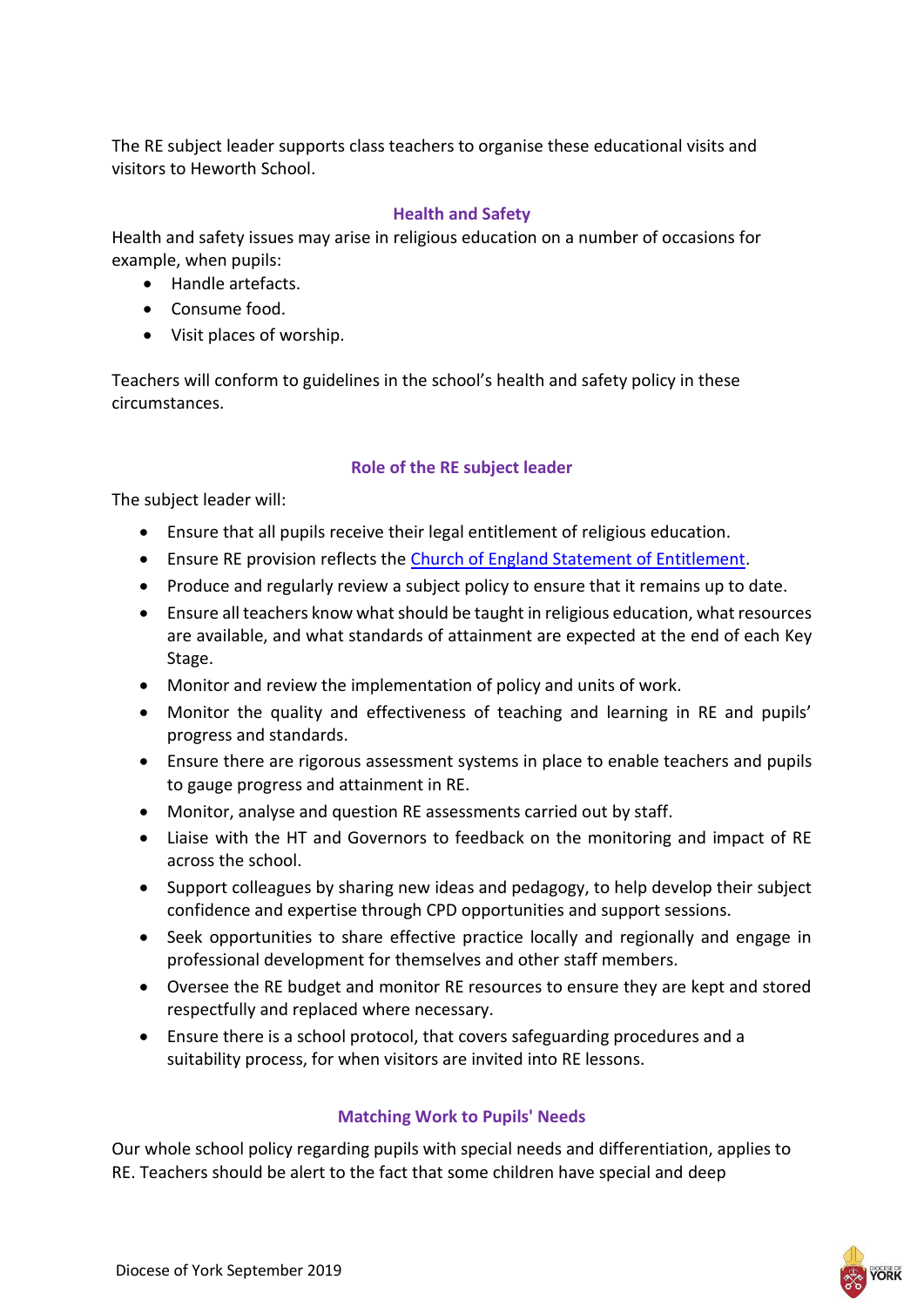experience of a religion through family practice. This of course may not relate to their general educational ability.

# **Assessment, Recording and Reporting**

Assessment in religious education will:

- Involve identifying suitable opportunities in schemes of work such as Understanding Christianity.
- Be directly related to the expectations of the Diocese of York and Leeds RE syllabus
- Seek to identify development in the different areas of learning in the subject and not only in the acquisition of factual knowledge.
- Recognise the range of skills and attitudes which the subject seeks to develop.
- Employ well defined criteria for marking and assessment which identify progress and achievement as well as effort, following the school's marking policy.
- Include pupil self-assessment.
- Enable effective tracking of pupil progress to identify areas for development in pupil's knowledge and understanding, as well as whole school areas for development.
- Enable effective reporting to parents.

# **Monitoring, Evaluation and Review**

We intend that this policy should operate for the next three years, and then be fully reviewed by all staff and governors. To ensure that our RE policy is in practice, and to help teachers keep track of their own work and needs for support or training, regular monitoring, feedback and evaluation takes place.

The subject leader's role includes monitoring and evaluation of this policy in practice. We maintain a 'self-evaluation' of our RE work in preparation for any scrutiny.

# **Self-Evaluation**

The subject leader for RE will assess and review the subject's strengths and areas for development. This will be in line with SIAMS and OFSTED guidance about self-evaluation and review.

# **Staff training and CPD**

All staff have access to RE CPD in line with the subject leader's identified areas for development. This is either 'in house' or through diocesan support.

#### **Resources**

We have a wide range of resources, to support our RE teaching, that we continue to develop. Religious education will be funded to enable a range of resources on different religions to be purchased, such as books for teachers, pupils and the library; posters, DVDs and artefacts. The school makes use of guidance material produced by the SACRE / Diocese. Funding will also allow, where possible, visits to different places of worship and provide INSET for staff. All resources will be listed, stored, be easily accessible and kept in good